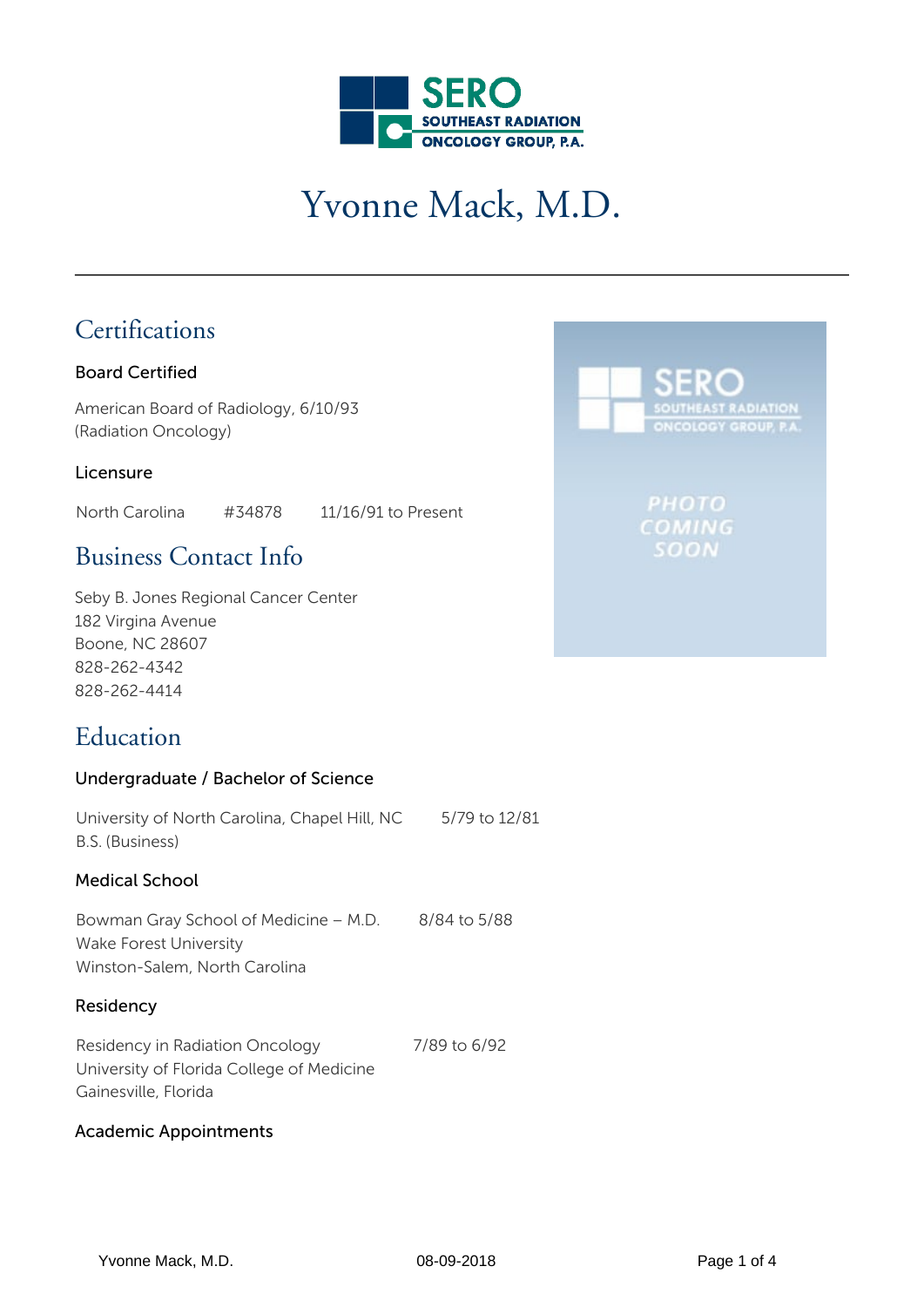| Medical Director Radiation Oncology,<br>Seby B. Jones Regional Cancer Center<br>at Watauga Medical Center, Boone, North Carolina.                                                       |                  | $1/98$ – Present |
|-----------------------------------------------------------------------------------------------------------------------------------------------------------------------------------------|------------------|------------------|
| Clinical Assistant Professor, University of Florida College of Medicine.<br>Medical Director, Columbia North Florida Radiation Oncology,<br>Gainesville, FL                             |                  | 7/93 to 12/97    |
| Staff Radiation Oncololgist, Tallahassee Memorial Regional<br>Medical Center, Tallahassee, FL                                                                                           |                  | 8/92 to 7/93     |
| Social Research Assistant, Lineberger Cancer Research Center,<br>University of North Carolina at Chapel Hill, NC                                                                        |                  | 5/82 to 6/84     |
| Assistant Area Director, Dept. of University Housing,<br>University of North Carolina at Chapel Hill, NC                                                                                |                  | 8/81 to 5/82     |
| Resident Assistant, Dept. of University Housing,<br>University of North Carolina at Chapel Hill, NC                                                                                     |                  | 8/80 to 6/81     |
| Other                                                                                                                                                                                   |                  |                  |
| Davidson College, Davidson, North Carolina<br>9/77 to 5/79                                                                                                                              |                  |                  |
| Work history                                                                                                                                                                            |                  |                  |
| Work                                                                                                                                                                                    |                  |                  |
| Southeast Radiation Oncology Group, P.A.<br>200 Queens Road, Suite 400<br>Charlotte, North Carolina 28204                                                                               | 12/93 to Present |                  |
| University of Florida Department of Radiation Oncology<br>Clinical Assistant, Professor and Medical Director<br>Satellite Practice Location -<br>Radiation Therapy of Gainesville, Inc. | 8/93 to 11/97    |                  |
| Tallahassee Memorial Regional Medical Center<br><b>Staff Radiation Oncologist</b>                                                                                                       | 8/92 to 7/93     |                  |
| Social Research Assistant<br>Lineberger Cancer Research Center<br>University of North Carolina at Chapel Hill                                                                           | 5/82 to 7/84     |                  |
| Internships                                                                                                                                                                             |                  |                  |
| 7/88 to 6/89<br>Greenville Memorial Hospital<br>Greenville, South Carolina                                                                                                              |                  |                  |

## Professional Associations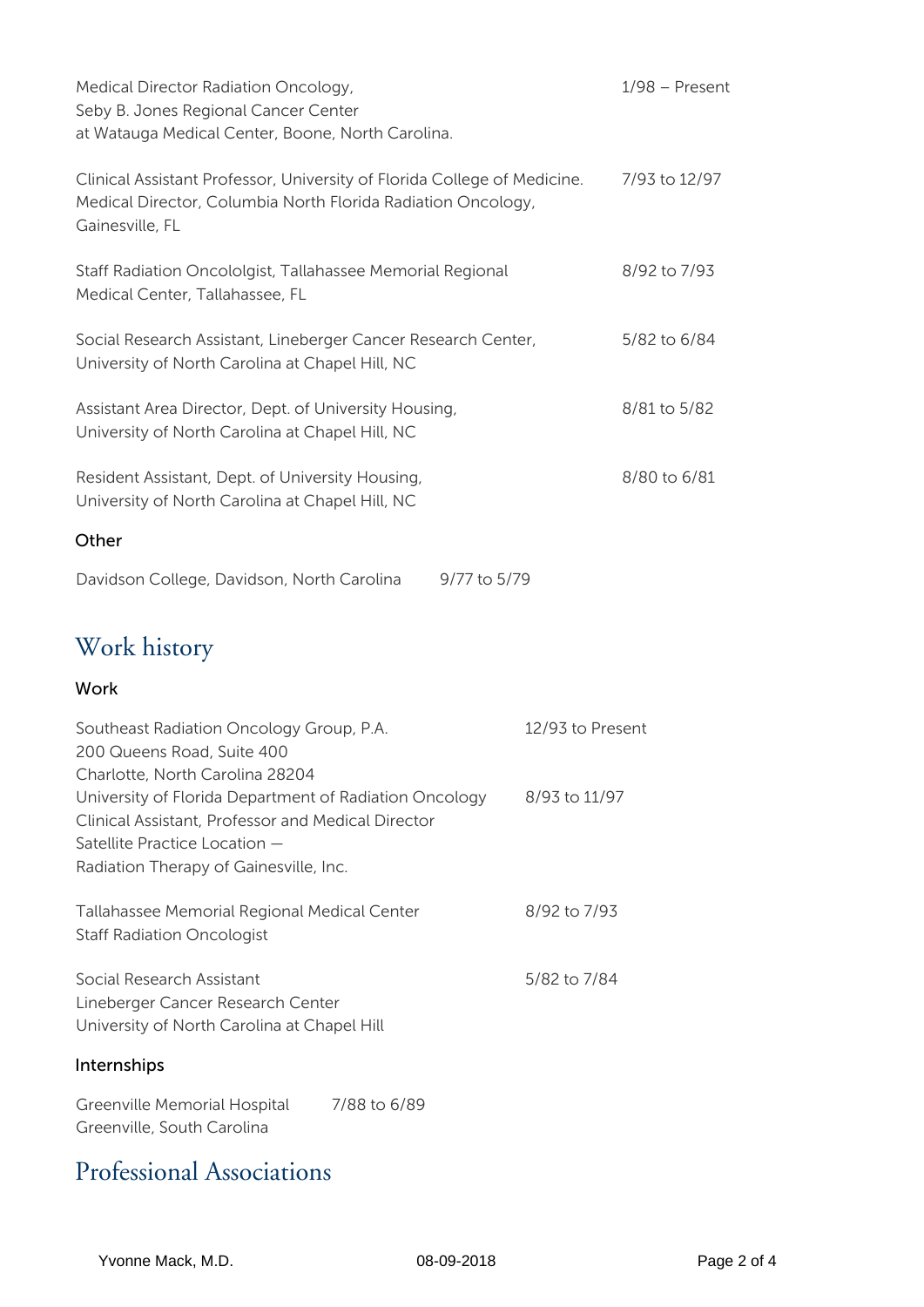### Professional Organizations

| Medical Advisor, Alachua County American Cancer Society                                                                                                     | 1994 to 1995       |
|-------------------------------------------------------------------------------------------------------------------------------------------------------------|--------------------|
| Board of Directors, Alachua County American Cancer Society                                                                                                  | 1994 to 1996       |
| Watagua Medical Board of Directors                                                                                                                          | $1/2006 - 12/2008$ |
| <b>Chair Cancer Committee</b>                                                                                                                               | $1/1999 - 12/2008$ |
| Watauga Medical Center Executive Committee - Secretary                                                                                                      | 1/2010             |
| Watauga Medical Center Cancer Research Alliance – Board Member<br>American Society for Therapeutic Radiology and Oncology<br>Watauga County Medical Society | $3 - 2010$         |

## Honors and Awards

Weinstein Scholarship, Bowman Gray School of Medicine, 1985 Alpha Omega Alpha Lilly M. Jackson Outstanding Intern, 7/89

## Research, Publications, & Teaching

### Publications

1. Montana GS, Fowler WC, Varia MA, Walton LA, Mack Y: Analysis of results of radiation therapy for stage II carcinoma of the cervix. Cancer 55:956-962, 1985

2. Montana GS, Fowler WC, Varia MA, Walton LA, Mack Y, Shemanski L: Carcinoma of the cervix, stage III. Results of radiation therapy. Cancer 57:148-154, 1986

3. Montana GS, Fowler WC, Varia MA, Walton LA, Mack Y: Analysis of results of radiation therapy for stage IB carcinoma of the cervix. Cancer 60:2195-2200, 1987

4. Mack Y, Parsons JT, Medenhall WM, Million RR: Squamous cell carcinoma of the head and neck: Management after excisional biopsy of a solitary metastaic neck node. Int J Radiat Oncol Biol Phys 25:619-622, 1993.

### Presentations

1. "TBI Complications" and "Radiation Therapy and the NX Neck." 21st Annual Radiation Oncology Clinical Research Seminar, April 25-27, 1991, University of Florida, Gainesville, Florida: pp 19-32, 129-40 in proceedings book

2. "Squamous Cell Carcinoma of the Head and Neck: Management of the NX Neck." 33rd Annual Meeting of the American Society for Therapeutic Radiology and Oncology, Washington, D.C., November 4-8, 1991

3. "Radiotherapy After Mastectomy." 22nd Annual Radiation Oncology Clinical Research Seminar, April